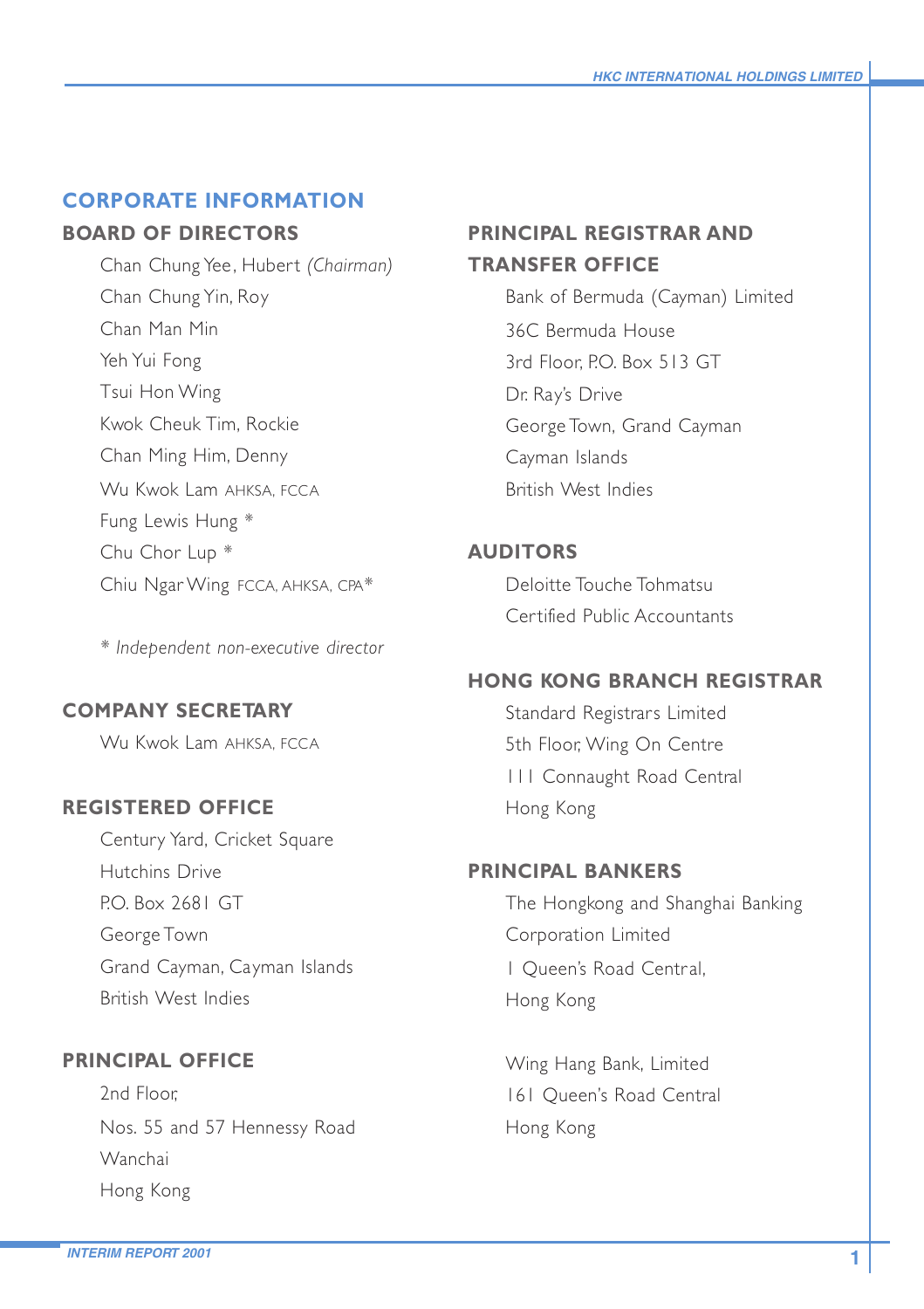### **INTERIM REPORT**

The Directors of HKC International Holdings Limited are pleased to announce the unaudited consolidated results of the Company and its subsidiaries (collectively, the "Group") for the six months ended 30 September 2001 as follows:

### **CONDENSED CONSOLIDATED INCOME STATEMENT**

FOR THE SIX MONTHS ENDED 30 SEPTEMBER 2001

|                                         |                |                 | <b>Six months ended</b> |
|-----------------------------------------|----------------|-----------------|-------------------------|
|                                         |                | 30.9.2001       | 30.9.2000               |
|                                         | <b>NOTES</b>   | <b>HK\$'000</b> | HK\$'000                |
|                                         |                | (unaudited)     | (unaudited)             |
| Turnover                                | 3              | 371,283         | 378,350                 |
| Cost of sales                           |                | (318, 319)      | (331, 668)              |
| Gross profit                            |                | 52,964          | 46,682                  |
| Gain on disposal of investment property |                | 2,911           |                         |
| Other revenue                           | $\overline{4}$ | 273             | 700                     |
| Selling and distribution costs          |                | (6, 466)        | (9,976)                 |
| Administrative expenses                 |                | (28, 792)       | (20, 641)               |
| Profit from operations                  | 5              | 20,890          | 16,765                  |
| Finance costs                           | 6              | (52)            | (41)                    |
| Profit before taxation                  |                | 20,838          | 16,724                  |
| Taxation                                | $\overline{7}$ | (2,891)         | (2, 332)                |
| Profit before minority interests        |                | 17,947          | 14,392                  |
| Minority interest                       |                | (1, 232)        | (1,644)                 |
| Profit for period                       |                | 16,715          | 12,748                  |
| Dividend                                | 8              | 30,000          | 16,770                  |
| Earnings per share                      |                |                 |                         |
| - basic (HK cents)                      | 9              | 5.2 cents       | 4.0 cents               |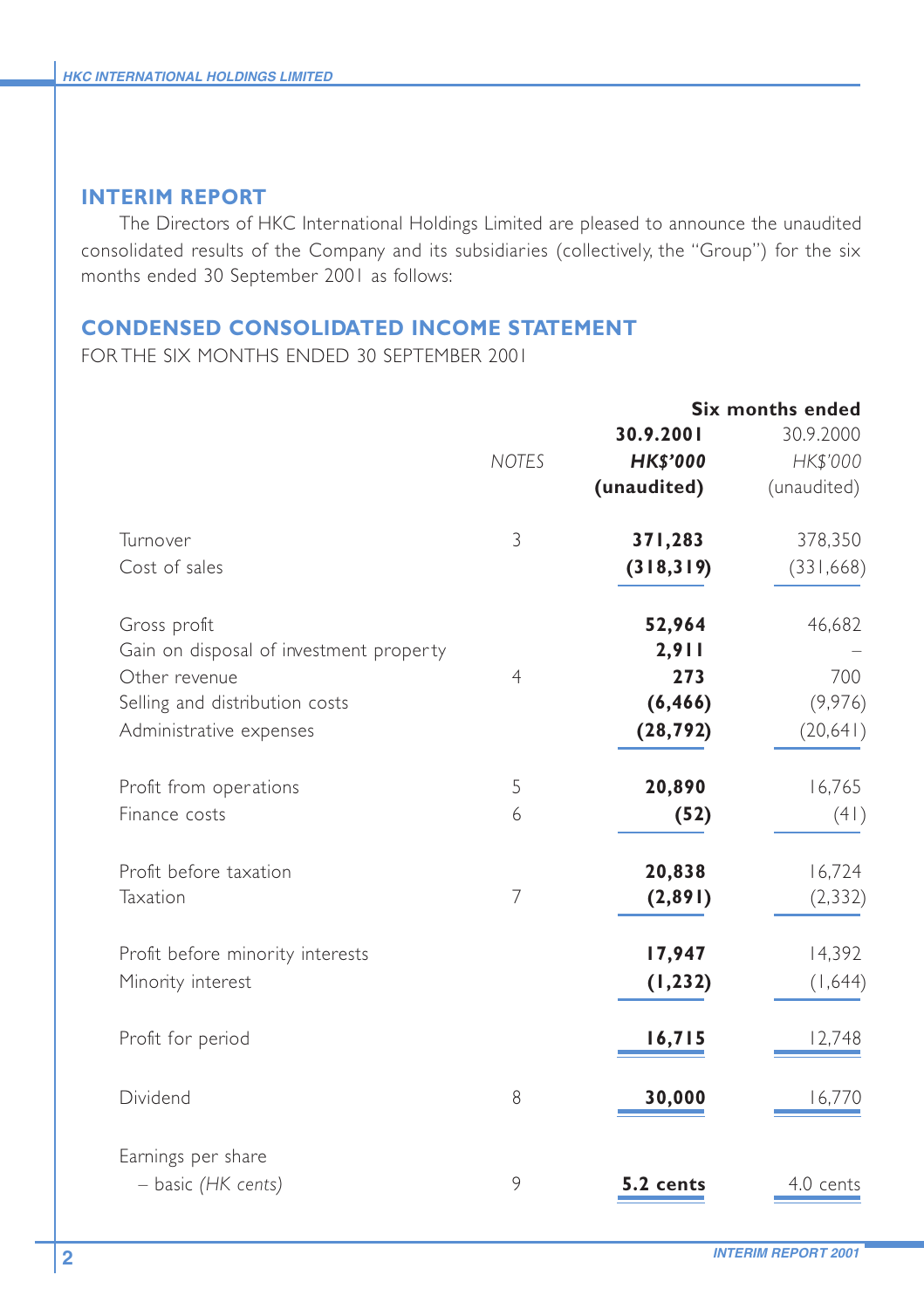# **CONDENSED CONSOLIDATED BALANCE SHEET**

AT 30 SEPTEMBER 2001

|                                                                                                                                                                                                                  | <b>NOTES</b>                     | 30.9.2001<br><b>HK\$'000</b><br>(unaudited) | (Restated)<br>31.3.2001<br>HK\$'000<br>(audited)      |
|------------------------------------------------------------------------------------------------------------------------------------------------------------------------------------------------------------------|----------------------------------|---------------------------------------------|-------------------------------------------------------|
| Non current assets<br>Investment properties<br>Property and equipment<br>Club debentures                                                                                                                         | $\overline{0}$<br>$\overline{0}$ | 29,790<br>59,664<br>335                     | 41,454<br>30,854<br>335                               |
|                                                                                                                                                                                                                  |                                  | 89,789                                      | 72,643                                                |
| <b>Current assets</b><br>Inventories<br>Debtors, deposits and prepayments<br>Amounts due from related companies<br>Taxation recoverable<br>Bank balances and cash                                                | $\vert \ \vert$                  | 23,782<br>53,749<br>438<br>18,551           | 23,490<br>41,319<br>372<br>20<br>32,851               |
|                                                                                                                                                                                                                  |                                  | 96,520                                      | 98,052                                                |
| <b>Current liabilities</b>                                                                                                                                                                                       |                                  |                                             |                                                       |
| Creditors and accrued charges<br>Bills payable<br>Amounts due to directors<br>Amounts due to related companies<br>Taxation<br>Obligations under hire purchase contracts<br>Bank borrowings - due within one year | 2                                | 13,781<br>4,836<br>420<br>2,925<br>42<br>59 | 20,423<br>392<br>7,367<br>1,036<br>1,376<br>77<br>897 |
|                                                                                                                                                                                                                  |                                  | 22,063                                      | 31,568                                                |
| <b>Net current assets</b>                                                                                                                                                                                        |                                  | 74,457                                      | 66,484                                                |
| Total assets less current liabilities                                                                                                                                                                            |                                  | 164,246                                     | 139, 127                                              |
| Non current liabilities<br>Obligations under hire purchase contracts<br>Bank borrowings - due after one year                                                                                                     |                                  | 444<br>444                                  | 4<br>428<br>442                                       |
| <b>Minority interests</b>                                                                                                                                                                                        |                                  |                                             | 14,227                                                |
|                                                                                                                                                                                                                  |                                  | 163,802                                     | 124,458                                               |
| Capital and reserves<br>Share capital<br>Reserves                                                                                                                                                                | $\overline{13}$<br> 4            | 200<br>163,602<br>163,802                   | 2,257<br>122,201<br>124,458                           |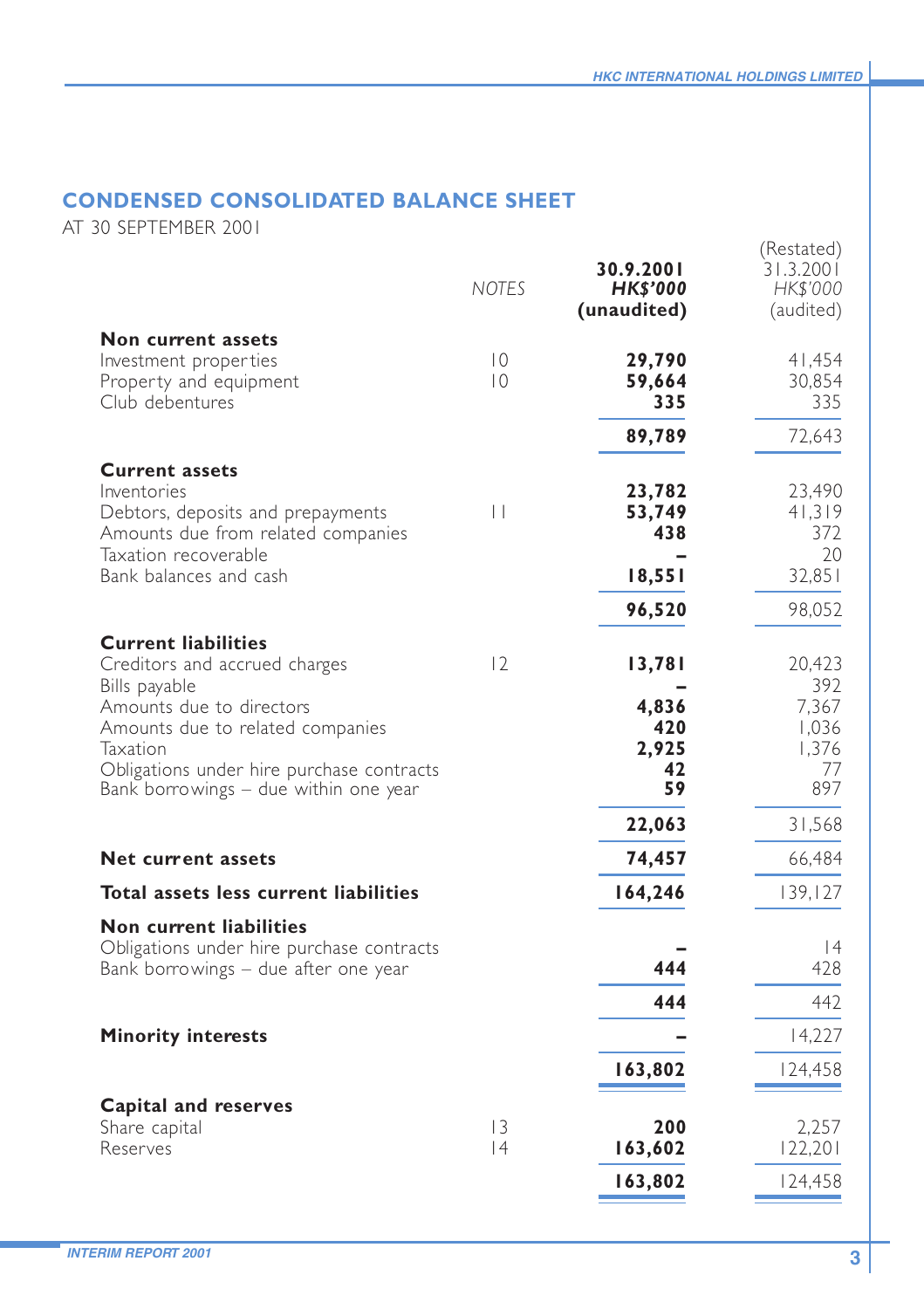## **CONDENSED CONSOLIDATED STATEMENT OF RECOGNISED GAINS AND LOSSES**

FOR THE SIX MONTHS ENDED 30 SEPTEMBER 2001

|                                                                        |                 | <b>Six months ended</b> |
|------------------------------------------------------------------------|-----------------|-------------------------|
|                                                                        | 30.9.2001       | 30.9.2000               |
|                                                                        | <b>HK\$'000</b> | HK\$'000                |
|                                                                        | (unaudited)     | (unaudited)             |
| Revaluation increase of investment properties                          | 1,636           |                         |
| Revaluation increase of leasehold land and buildings                   | 28,891          |                         |
| Exchange differences arising on translation of<br>overseas operations  | 19              | (18)                    |
| Net gains (losses) not recognised in the condensed<br>income statement | 30,546          | (18)                    |
| Profit for the period                                                  | 16,715          | 12,748                  |
| Total recognised gains                                                 | 47,261          | 12,730                  |
| Prior year adjustment arising from the adoption of                     |                 |                         |
| SSAP 9 (Revised)<br>- increase in retained profits at I April 2000     |                 | 11,000                  |
|                                                                        |                 |                         |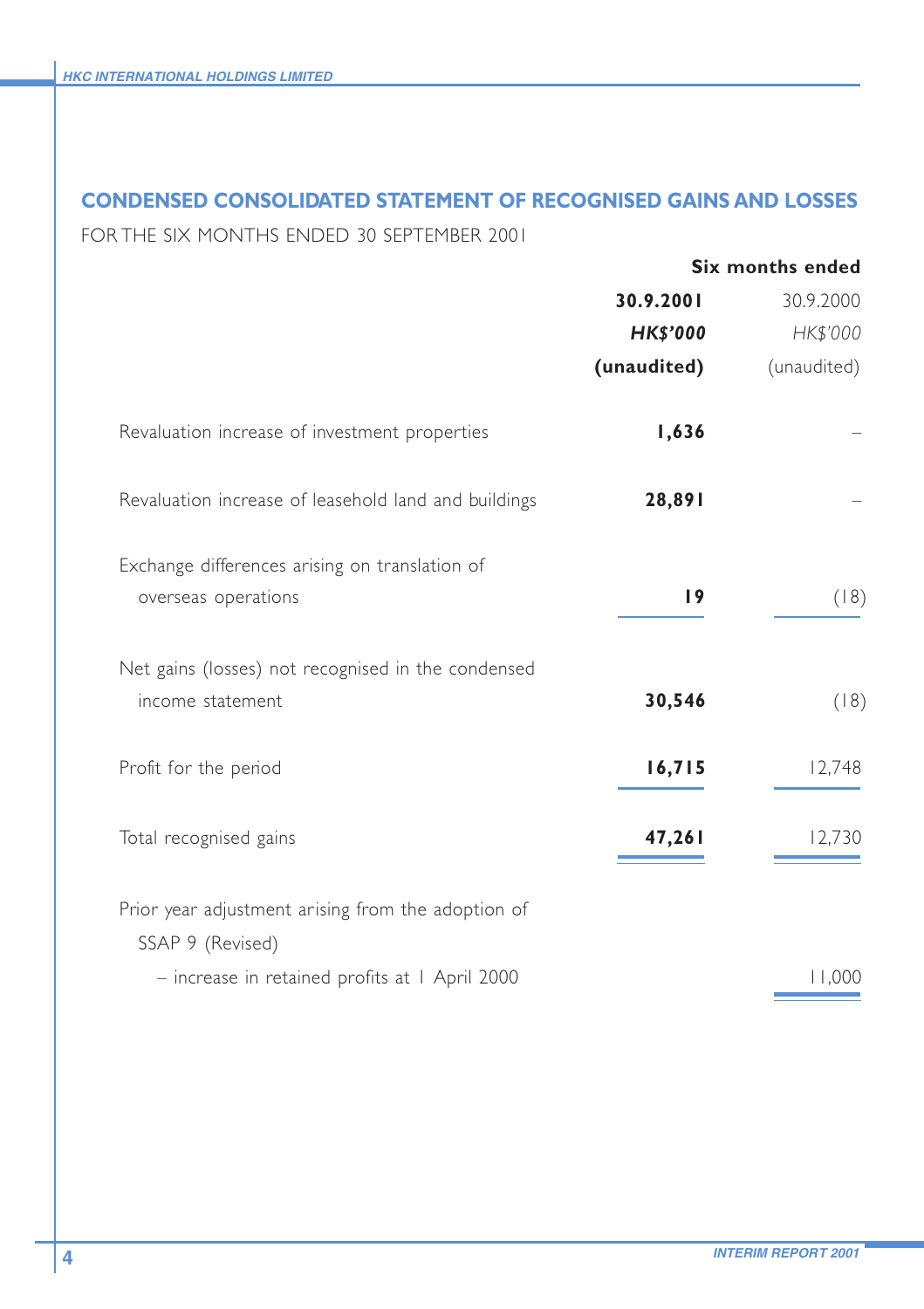# **CONDENSED CONSOLIDATED CASH FLOW STATEMENT**

FOR THE SIX MONTHS ENDED 30 SEPTEMBER 2001

|                                                         |                 | <b>Six months ended</b> |
|---------------------------------------------------------|-----------------|-------------------------|
|                                                         | 30.9.2001       | 30.9.2000               |
|                                                         | <b>HK\$'000</b> | HK\$'000                |
|                                                         | (unaudited)     | (unaudited)             |
| Net cash (outflow) inflow from operating activities     | (1, 466)        | 6,898                   |
| Net cash outflow from returns on investments and        |                 |                         |
| servicing of finance                                    | (7, 515)        | (5, 171)                |
| Net tax (paid) refunded                                 | (1, 322)        | 479                     |
| Net cash outflow from investing activities              | (1,076)         | (754)                   |
| Net cash (outflow) inflow before financing              | (11, 379)       | 1,452                   |
| Net cash (outflow) inflow from financing                | (2,932)         | 399                     |
| (Decrease) increase in cash and cash equivalents        | (14,311)        | 1,851                   |
| Cash and cash equivalents at beginning of<br>the period | 32,851          | 22.919                  |
| Effect of foreign exchange rate changes                 | ш               | 7                       |
| Cash and cash equivalents at end of the period          | 18,551          | 24,777                  |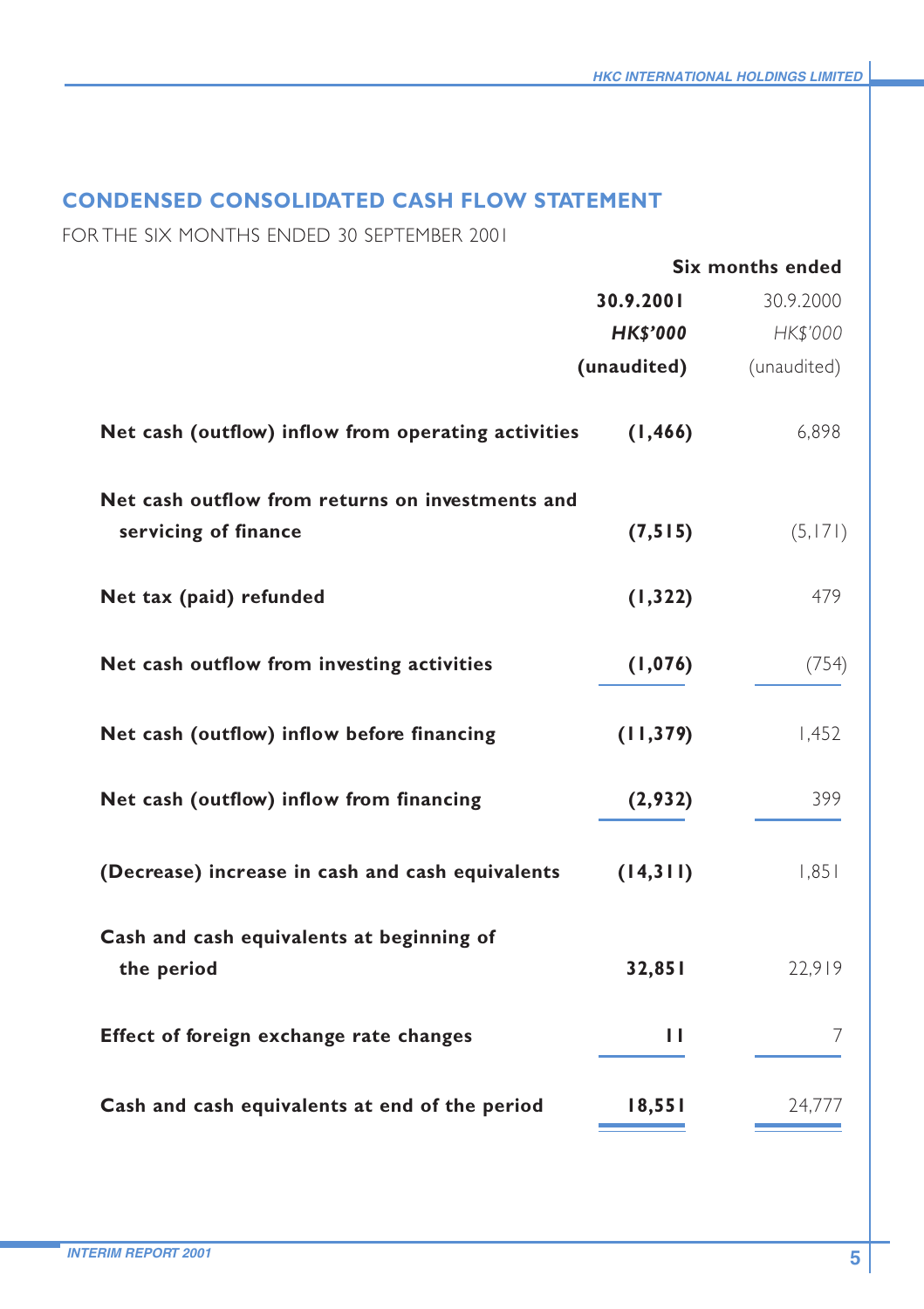### **NOTES TO THE CONDENSED FINANCIAL STATEMENTS**

FOR THE SIX MONTHS ENDED 30 SEPTEMBER 2001

#### **1. BASIS OF PREPARATION**

The Company was incorporated as an exempted company with limited liability on 9 April 2001 in the Cayman Islands under the Companies Laws of the Cayman Islands.

Pursuant to a group reorganisation (the "Group Reorganisation") to rationalise the structure of the Company and its subsidiaries in preparation for the listing of the Company's shares on The Stock Exchange of Hong Kong Limited (the "Stock Exchange"), the Company became the holding company of the Group on 12 September 2001. Details of the Group Reorganisation are set out in the prospectus issued by the Company on 30 October 2001.

The Group resulting from the Group Reorganisation is regarded as a continuing entity. Accordingly, in accordance with Statement of Standard Accounting Practice ("SSAP") No. 27 "Accounting for group reconstructions" issued by Hong Kong Society of Accountants, the financial statements of the Group for the six months ended 30 September 2001 have been prepared on the merger accounting basis as if the Company had always been the holding company of the Group.

The condensed financial statements have been prepared in accordance with the applicable disclosure requirements of Appendix 16 to the Rules Governing the Listing of Securities on the Stock Exchange of Hong Kong Limited (the Listing Rules) and with SSAP No. 25 "Interim financial reporting".

The condensed consolidated income statement for the six months ended 30 September 2000 and condensed consolidated balance sheet as at 31 March 2001 have been prepared on a combined basis as if the current structure had been in existence during these periods.

#### **2. PRINCIPAL ACCOUNTING POLICIES**

The condensed financial statements have been prepared under the historical cost convention, as modified for revaluation of certain properties.

The accounting policies adopted are consistent with those followed in the preparation of the accountants' report set out in the prospectus issued by the Company dated 30 October 2001, except as described below.

In the current period, the Group has adopted, for the first time, the following new and revised SSAPs.

#### **Dividends proposed or declared after the balance sheet date**

In accordance with SSAP 9 (Revised) "Events after the balance sheet date", dividends proposed or declared after the balance sheet date are not recognised as a liability at the balance sheet date, but are disclosed in the notes to the financial statements. This change in accounting policy has been applied retrospectively, resulting in a prior period adjustment and the shareholders' funds at 31 March 2001 and 1 April 2000 have been increased by HK\$30,000,000 and HK\$11,000,000, respectively.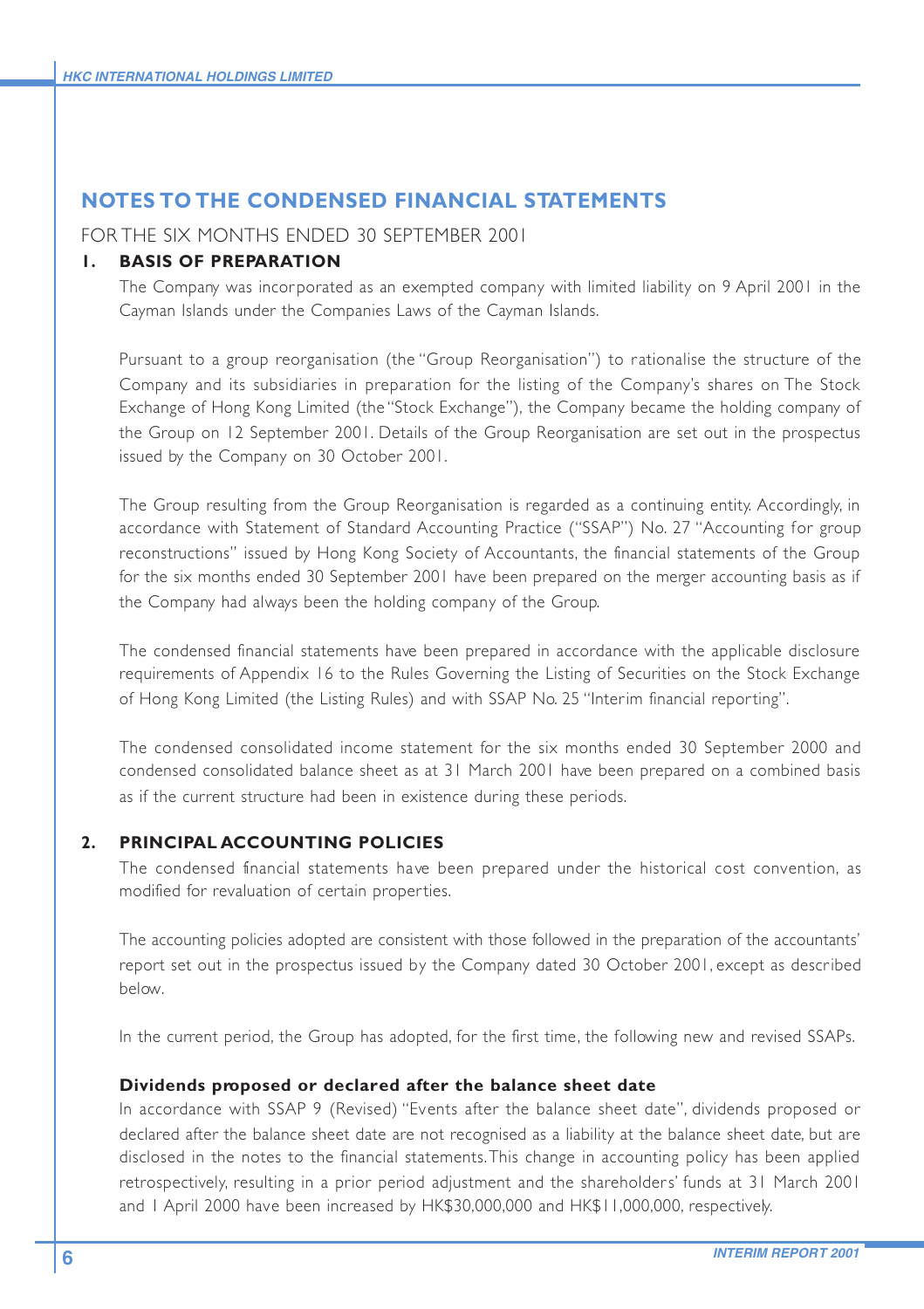#### **Provisions**

In accordance with SSAP 28 "Provisions, contingent liabilities and contingent assets", provisions are recognised when the Group has a present obligation as a result of a past event which it is probable will result in an outflow of economic benefits that can be reasonably estimated. The adoption of this standard has no material effect on the amounts repor ted in current or prior years.

#### **Segment reporting**

SSAP 26 "segment reporting", which has been adopted for the first time in this interim reporting period, has established principles for repor ting the segmental analysis of financial information. The details are set out in note 3.

#### **Impairment of assets**

SSAP 31 "Impairment of assets" has introduced a formal framework for the recognition of impairment losses in respect of the Group's assets other than financial assets and investment properties. The adoption of this standard has no material effect on the amounts reported in current or prior years.

#### **3. SEGMENT INFORMATION**

The turnover and contributions to profit from operations of the Group for the period, analysed by business segments and by geographical segments are as follows:

#### **By business segments:**

*For the six months ended 30 September 2001*

|                        | Sales of<br>mobile phones<br>and office<br>telephone | <b>Connection</b> |          |                     |
|------------------------|------------------------------------------------------|-------------------|----------|---------------------|
|                        | systems                                              | service           |          | Others Consolidated |
|                        | HK\$'000                                             | HK\$'000          | HK\$'000 | HK\$'000            |
| Turnover               | 343,378                                              | 13,181            | 14,724   | 371,283             |
| Segment result         | 10,389                                               | 3,869             | 3,721    | 17,979              |
| Gain on disposal of    |                                                      |                   |          |                     |
| investment property    |                                                      |                   |          | 2,911               |
| Profit from operations |                                                      |                   |          | 20,890              |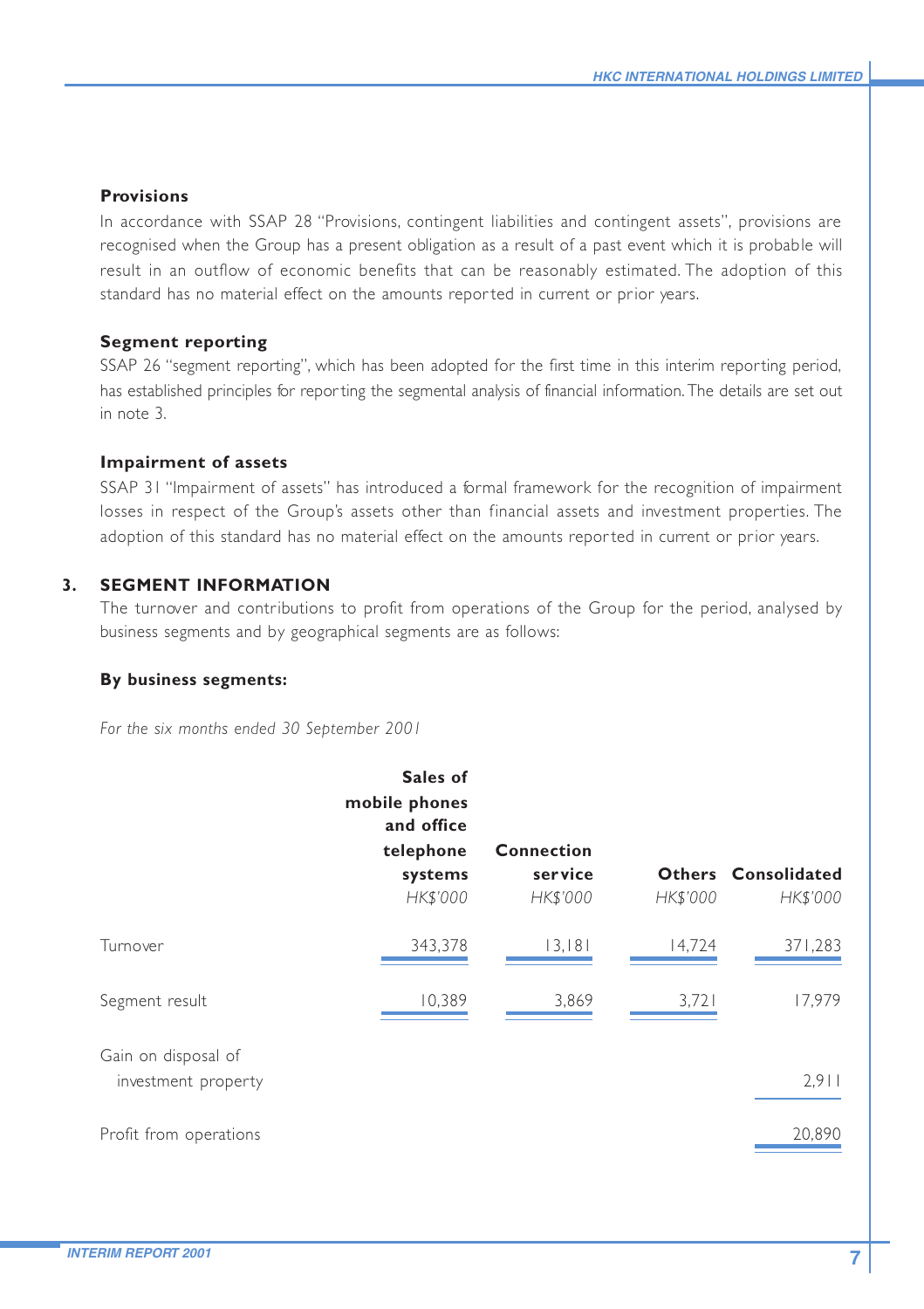*For the six months ended 30 September 2000*

|                                              | Sales of<br>mobile phones<br>and office<br>telephone<br>systems<br>HK\$'000 | <b>Connection</b><br>service<br>HK\$'000 | HK\$'000 | Others Consolidated<br>HK\$'000 |
|----------------------------------------------|-----------------------------------------------------------------------------|------------------------------------------|----------|---------------------------------|
| Turnover                                     | 356,137                                                                     | 11,929                                   | 10,284   | 378,350                         |
| Segment result and profit from<br>operations | 12,923                                                                      | 1.969                                    | 1.873    | 16,765                          |

## **By geographical segments:**

*For the six months ended 30 September 2001*

|                                         | <b>Hong Kong</b><br>HK\$'000 | HK\$'000 | Singapore Consolidated<br>HK\$'000 |
|-----------------------------------------|------------------------------|----------|------------------------------------|
| Turnover                                | 363,529                      | 7,754    | 371,283                            |
| Segment result                          | 17,791                       | 188      | 17,979                             |
| Gain on disposal of investment property |                              |          | 2.911                              |
| Profit from operations                  |                              |          | 20,890                             |

*For the six months ended 30 September 2000*

|                                           | Hong Kong |          | Singapore Consolidated |
|-------------------------------------------|-----------|----------|------------------------|
|                                           | HK\$'000  | HK\$'000 | HK\$'000               |
| Turnover                                  | 367,452   | 10.898   | 378,350                |
| Segment result and profit from operations | 15.445    | .320     | 16.765                 |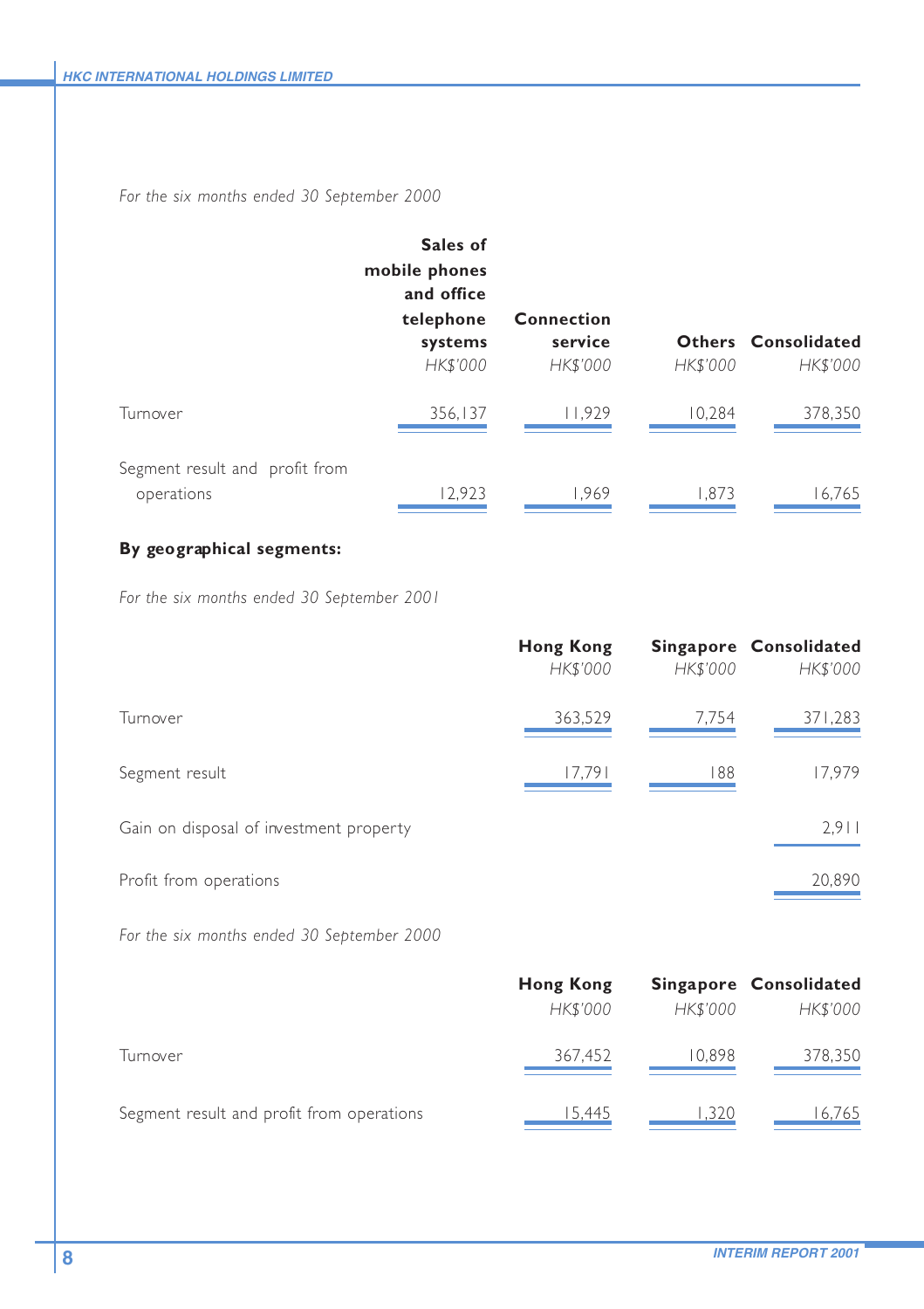### **4. OTHER REVENUE**

|                            | Six months ended |           |
|----------------------------|------------------|-----------|
|                            | 30.9.2001        | 30.9.2000 |
|                            | <b>HK\$'000</b>  | HK\$'000  |
| Interest income from banks | 237              | 370       |
| Sundry income              | 36               | 330       |
|                            | 273              | 700       |

# **5. PROFIT FROM OPERATIONS**

Profit from operations has been arrived at after charging

|                                      | Six months ended |           |
|--------------------------------------|------------------|-----------|
|                                      | 30.9.2001        | 30.9.2000 |
|                                      | <b>HK\$'000</b>  | HK\$'000  |
| Depreciation and amortisation        |                  |           |
| owned assets                         | 1,170            | 1.530     |
| assets under hire purchase contracts | 20               | 37        |

## **6. FINANCE COSTS**

|                                                                | Six months ended |           |
|----------------------------------------------------------------|------------------|-----------|
|                                                                | 30.9.2001        | 30.9.2000 |
|                                                                | <b>HK\$'000</b>  | HK\$'000  |
| Interest on obligations under hire purchase contracts          | ۱6               | 9         |
| Interest on bank borrowings wholly repayable within five years | 36               | 32        |
|                                                                | 52               |           |

## **7. TAXATION**

|                       | Six months ended |           |
|-----------------------|------------------|-----------|
|                       | 30.9.2001        | 30.9.2000 |
|                       | <b>HK\$'000</b>  | HK\$'000  |
| The charge comprises: |                  |           |
| Hong Kong Profits Tax | 2,854            | 2,808     |
| Singapore Income Tax  | 37               | (476)     |
|                       | 2,891            | 2,332     |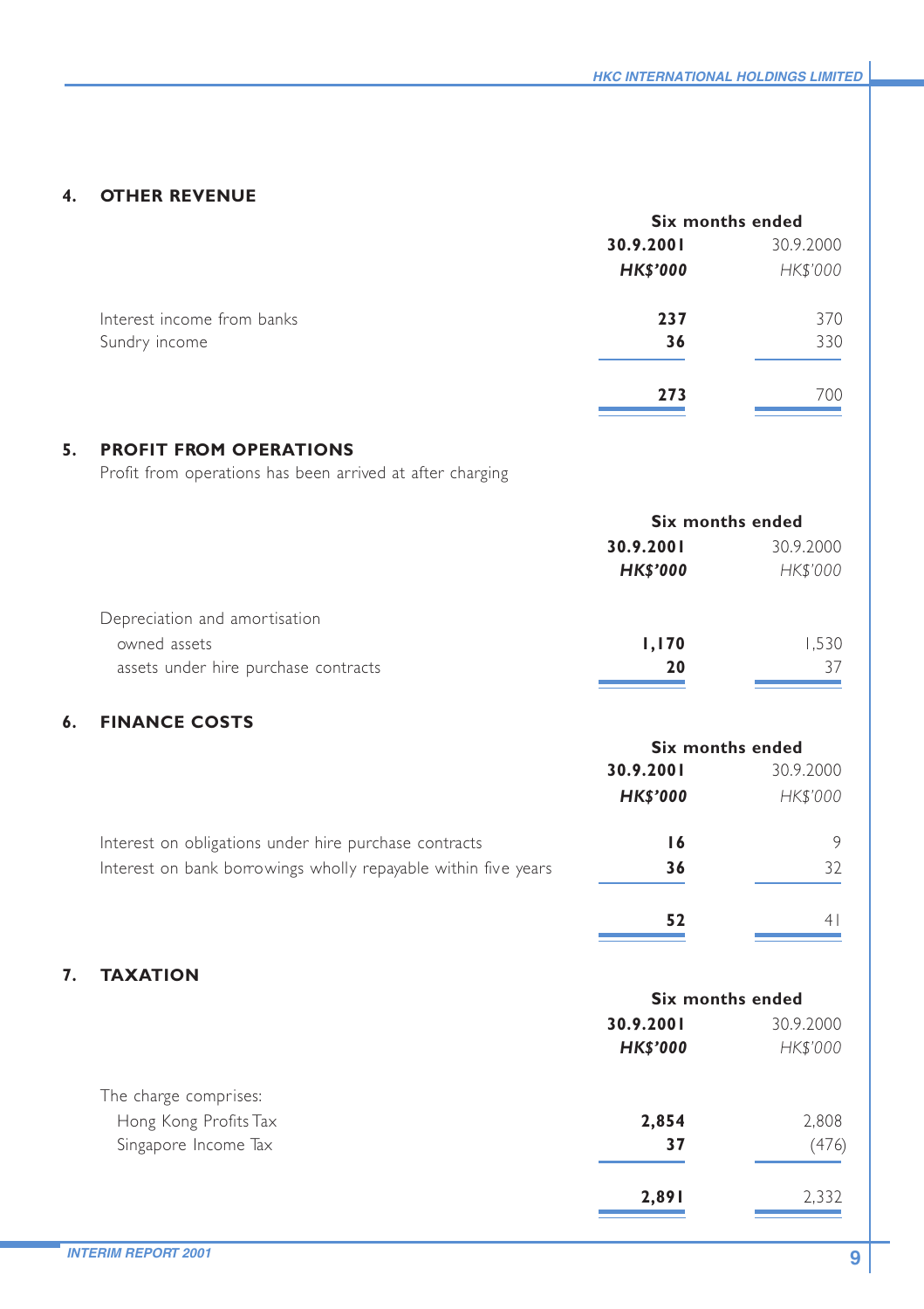Hong Kong Profits Tax is calculated at 16% of the estimated assessable profit for the period.

Taxation arising in Singapore is calculated at the rates prevailing in the country.

The Group did not have any significant unprovided deferred taxation for the period.

#### **8. DIVIDEND**

During the six months ended 30 September 2001 and 30 September 2000, the following subsidiaries of the Group paid dividends, to their then shareholders prior to the Group Reorganisation:

|                                    | Six months ended |           |
|------------------------------------|------------------|-----------|
|                                    | 30.9.2001        | 30.9.2000 |
|                                    | <b>HK\$'000</b>  | HK\$'000  |
| Generalvestor (H.K.) Limited       | 30,000           | 5,000     |
| Hong Kong Communications           |                  |           |
| Equipment Company Limited          |                  | 11,000    |
| Hong Kong Communications Equipment |                  |           |
| Distribution Company Limited       |                  | 770       |
|                                    | 30,000           | 16.770    |
|                                    |                  |           |

The rates of dividends are not presented as the directors do not consider such information to be meaningful in the context of these condensed financial statements.

The directors do not recommend the payment of any interim dividend for the six months ended 30 September 2001.

#### **9. EARNINGS PER SHARE**

The calculation of the basic earnings per share is based on the net profit for the period of HK\$16,715,000 (six months ended 30 September 2000: HK\$12,748,000) and on the 318,829,600 shares (six months ended 30 September 2000: 318,829,600 shares) in issue and issuable during the period on the assumption that the issue of shares of the Company upon the Group Reorganisation and the Capitalisation Issue , other than those attributable to the acquisition of minority interests in cer tain subsidiaries, and details of which are set out in the prospectus issued by the Company on 30 October 2001, had been taken place on 1 April, 1998.

Diluted earnings per share has not been calculated as no dilutive potential ordinary shares were in issue in either period.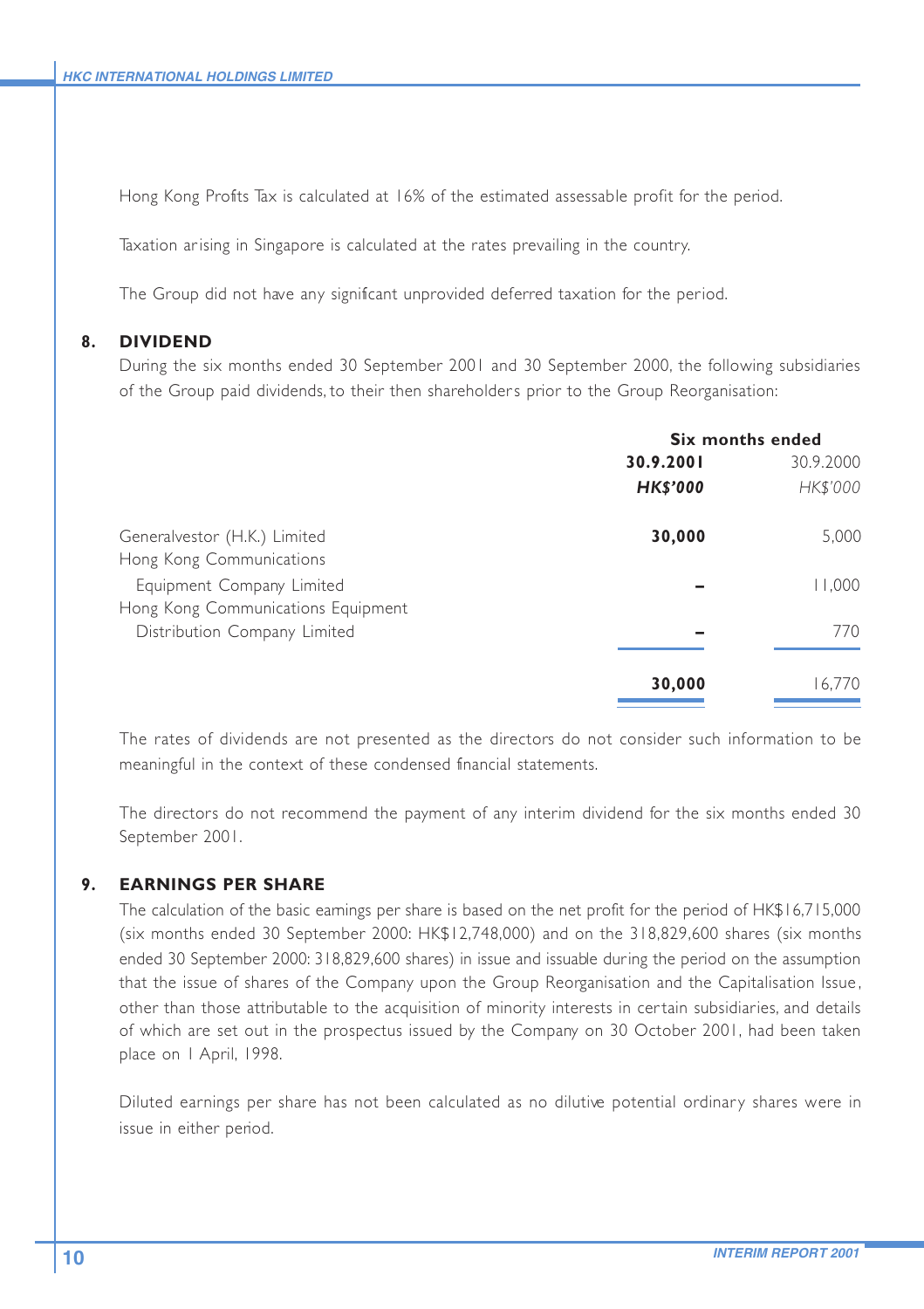#### **10. INVESTMENT PROPERTIES, AND PROPERTY AND EQUIPMENT**

The Group's investment properties and leasehold land and buildings were revalued as at 31 July 2001 on an open market basis by LCH (Asia Pacific) Surveyors Limited, an independent firm of professional property valuer. The resulting revaluation surplus of HK\$1,636,000 and HK\$28,891,000 respectively have been credited to the investment properties revaluation reserve and the other properties revaluation reserve.

The directors consider that the values of the investment properties and leasehold land and building as at 30 September 2001 would not be materially different from the professional valuation made as at 31 July 2001. Accordingly, no further revaluation surplus or deficit has been recognised for the period from 1 August 2001 to 30 September 2001.

During the period ended 30 September 2001, the Group disposed of an investment property at a consideration of HK\$13,300,000. The attributable revaluation reserve amounting to HK\$2,911,000 is credited to the condensed consolidated income statement.

In addition, the Company also acquired additional property and equipment of HK\$2,536,000 for its business operation and expansion.

#### **11. DEBTORS, DEPOSITS AND PREPAYMENTS**

The Group has a policy of allowing average credit period ranging from 2 weeks to one month to its trade customers.

In addition, for certain customers with long-established relationship and good past repayment histories, a longer credit period may be granted.

An aged analysis of trade debtors is as follows:

|                                         | 30.9.2001       | 31.3.2001 |
|-----------------------------------------|-----------------|-----------|
|                                         | <b>HK\$'000</b> | HK\$'000  |
| Within 30 days                          | 30,629          | 28,344    |
| Between 31 to 60 days                   | 2,603           | 1,630     |
| Between 61 to 90 days                   | 746             | 823       |
| Between 91 to 120 days                  | 990             | 1.714     |
| Over 120 days                           | 4,767           | 865       |
|                                         | 39,735          | 33,376    |
| Other debtors, deposits and prepayments | 14,014          | 7.943     |
|                                         | 53,749          | 41.319    |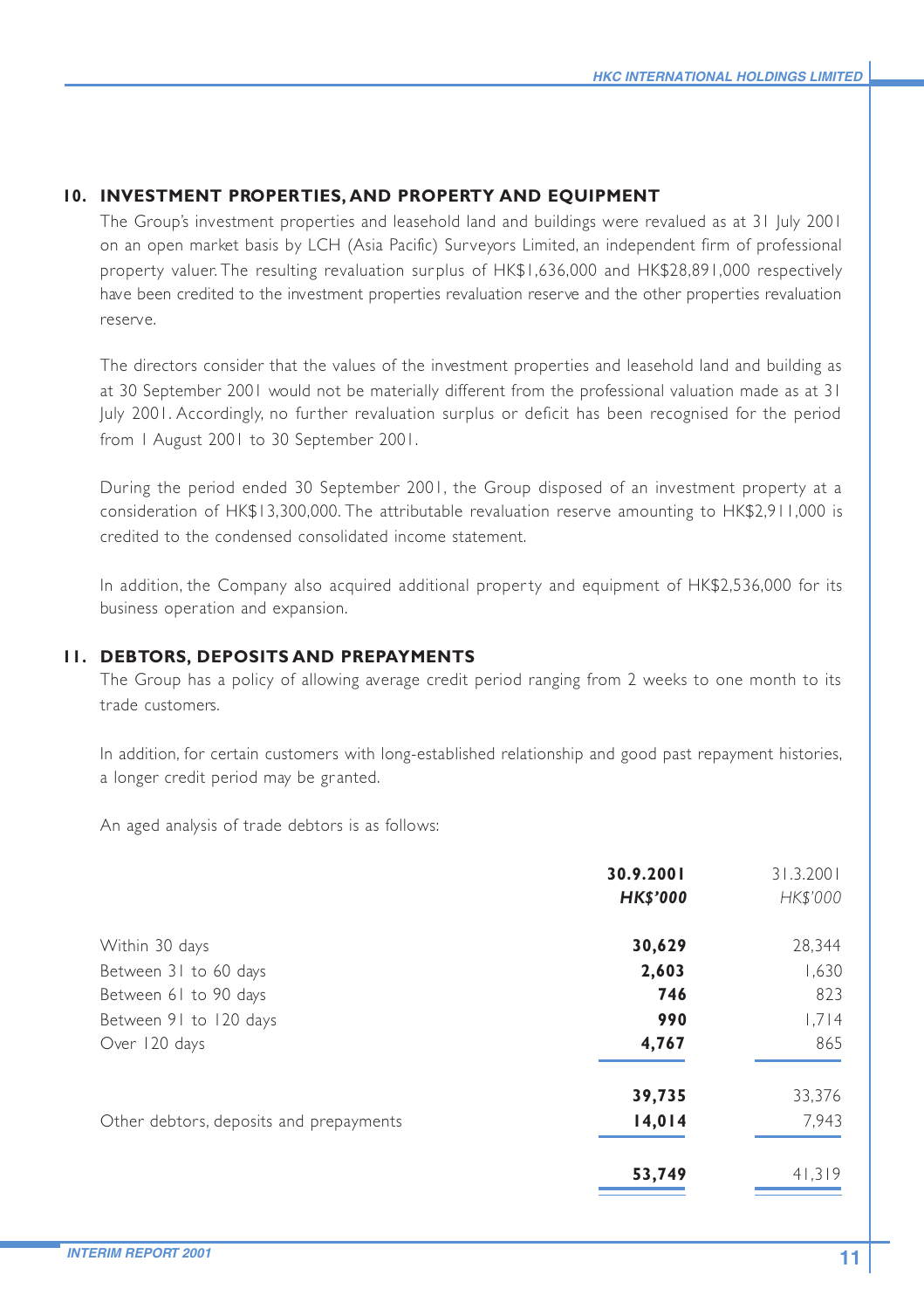### **12. CREDITORS AND ACCRUED CHARGES**

An aged analysis of trade creditors is as follows:

|                                     | 30.9.2001<br><b>HK\$'000</b> | 31.3.2001<br>HK\$'000 |
|-------------------------------------|------------------------------|-----------------------|
| Within 30 days                      | 8,551                        | 15,632                |
| Between 31 to 60 days               | 494                          |                       |
| Between 61 to 90 days               | 68                           |                       |
| Between 91 to 120 days              | 21                           | 1,355                 |
| Over 120 days                       | 267                          |                       |
|                                     | 9,401                        | 16,987                |
| Other creditors and accrued charges | 4,380                        | 3,436                 |
|                                     | 13,781                       | 20.423                |

### **13. SHARE CAPITAL**

| <b>Number</b><br>of shares | Amount<br>HK\$'000 |
|----------------------------|--------------------|
|                            |                    |
|                            |                    |
| 1,000,000                  | 100                |
|                            |                    |
| 1,990,000,000              | 19,900             |
| 2,000,000,000              | 20,000             |
|                            |                    |
|                            |                    |
| 999.999                    | 100                |
| 9,000,000                  |                    |
| 10,000,000                 | 100                |
| 20,000,000                 | 200                |
|                            | 9,000,000          |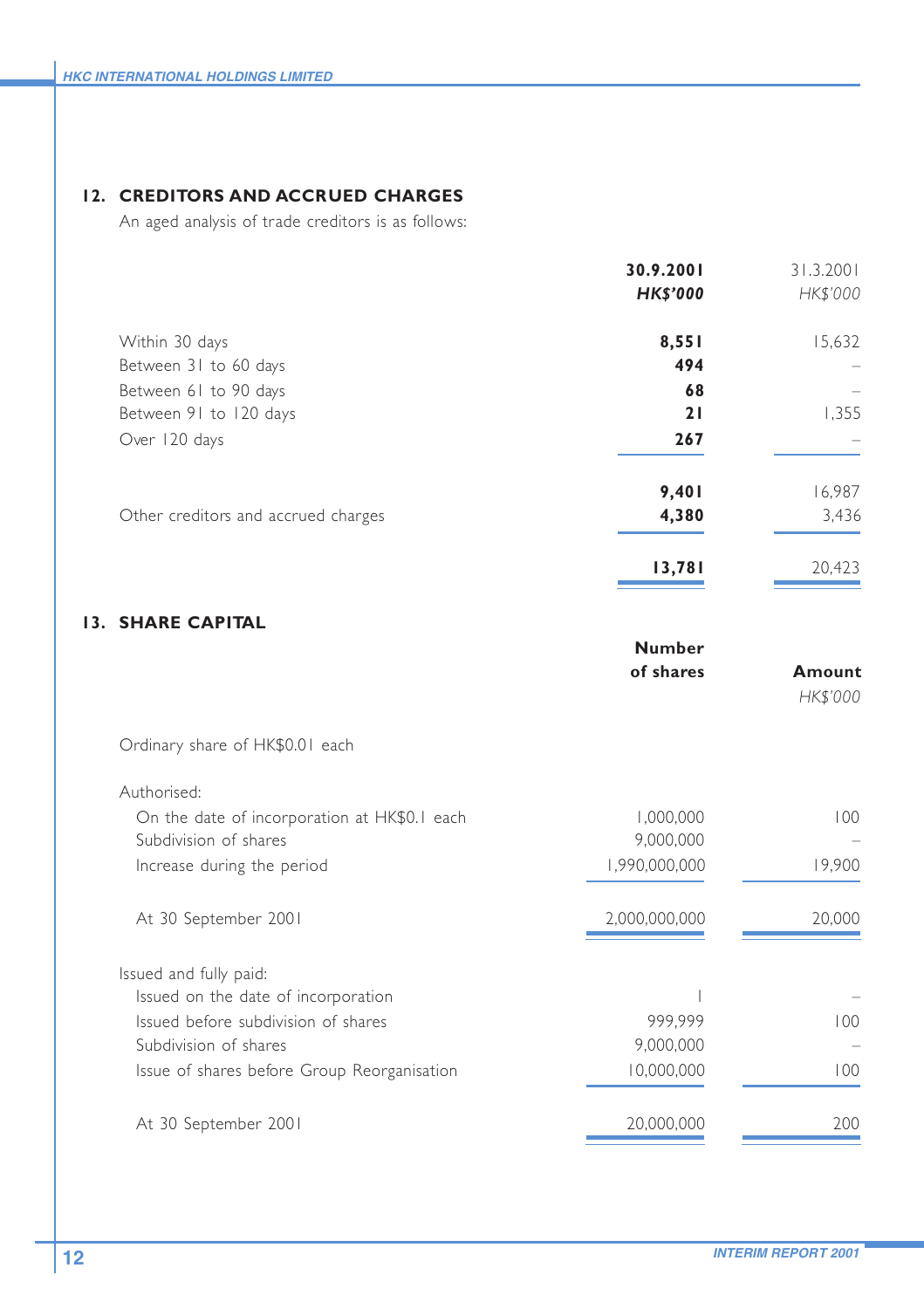The Company was incorporated on 9 April 2001 with an authorised share capital of HK\$100,000 divided into 1,000,000 shares of HK\$0.10 each and 1 share was issued nil paid on 20th April, 2001. On 27 July 2001, an aggregate of 999,999 shares of HK\$0.10 were allotted and issued nil paid.

Pursuant to resolutions in writing of all shareholders of the Company passed on 12 September 2001:

- (a) the then issued and unissued shares having a par value of HK\$0.10 each in the share capital of the Company were sub-divided into 10 shares, and the authorised share capital of the Company was increased to HK\$200,000 by the creation of a further 10,000,000 shares, which were on that date allotted and issued, credited as fully paid.
- (b) the authorised share capital was increased from HK\$200,000 to HK\$20,000,000 by the creation of a further 1,980,000,000 Shares.

The paid-up capital as at 31 March 2001 represented the aggregate amount of nominal values of the companies comprising the Group at that date.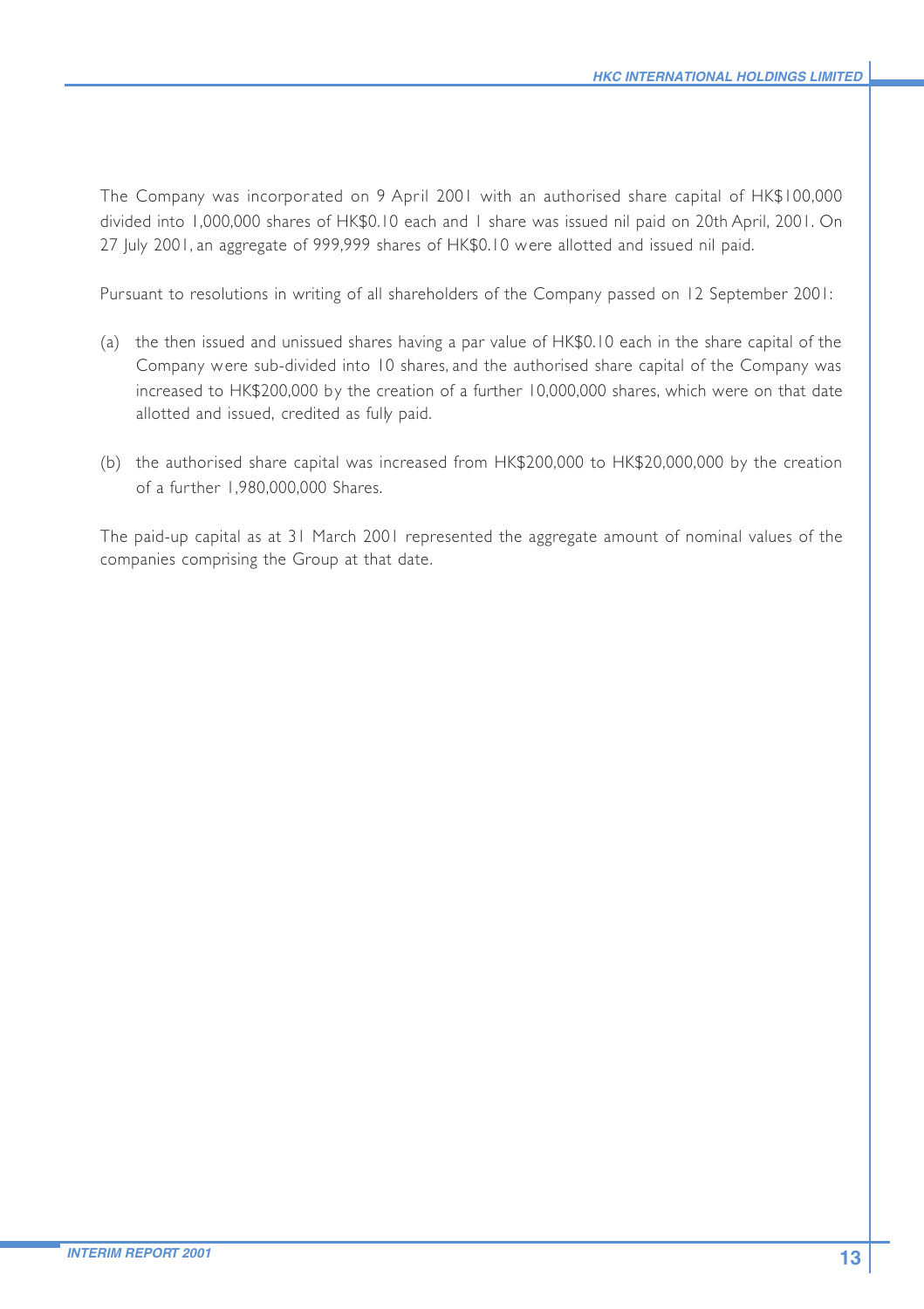### **14. RESERVES**

|                                                                              | Other<br>properties<br>reserve<br>HK\$'000 | Investment<br>properties<br>revaluation revaluation<br>reser ve<br>HK\$'000 | <b>Translation</b><br><b>reserve</b><br>HK\$'000 | <b>Retained</b><br>profits<br>HK\$'000 | Capital<br>reserve<br>HK\$'000 | Total<br>HK\$'000 |
|------------------------------------------------------------------------------|--------------------------------------------|-----------------------------------------------------------------------------|--------------------------------------------------|----------------------------------------|--------------------------------|-------------------|
| <b>THE GROUP</b>                                                             |                                            |                                                                             |                                                  |                                        |                                |                   |
| At   April 2000                                                              |                                            |                                                                             |                                                  |                                        |                                |                   |
| - as originally stated<br>- prior period adjustment                          |                                            | 16,302                                                                      | (13)                                             | 109,440                                |                                | 125,729           |
| (see note 2)                                                                 |                                            |                                                                             |                                                  | 11,000                                 |                                | 11,000            |
| - as restated                                                                |                                            | 16,302                                                                      | (13)                                             | 120,440                                |                                | 136,729           |
| Revaluation decrease                                                         |                                            | (1, 555)                                                                    |                                                  |                                        |                                | (1, 555)          |
| Profit for the year                                                          |                                            |                                                                             |                                                  | 34,325                                 |                                | 34,325            |
| <b>Dividends</b><br>Exchange differences<br>on translation of                |                                            |                                                                             |                                                  | (47, 270)                              |                                | (47, 270)         |
| overseas operations                                                          |                                            |                                                                             | (28)                                             |                                        |                                | (28)              |
| At 31 March 2001                                                             |                                            | 14,747                                                                      | (41)                                             | 107,495                                |                                | 122,201           |
| Revaluation increase                                                         | 28,891                                     | 1,636                                                                       |                                                  |                                        |                                | 30,527            |
| Profit for the period<br>Realised on disposal of                             |                                            |                                                                             |                                                  | 16,715                                 |                                | 16,715            |
| an investment property<br>Exchange differences on<br>translation of overseas |                                            | (2,911)                                                                     |                                                  |                                        |                                | (2,911)           |
| operations                                                                   |                                            |                                                                             | 9                                                |                                        |                                | 9                 |
| Reserve arising from Group<br>Reorganisation                                 |                                            |                                                                             |                                                  |                                        | 27,051                         | 27,051            |
| Dividend                                                                     |                                            |                                                                             |                                                  | (30,000)                               |                                | (30,000)          |
| At 30 September 2001                                                         | 28,891                                     | 13,472                                                                      | (22)                                             | 94,210                                 | 27,051                         | 163,602           |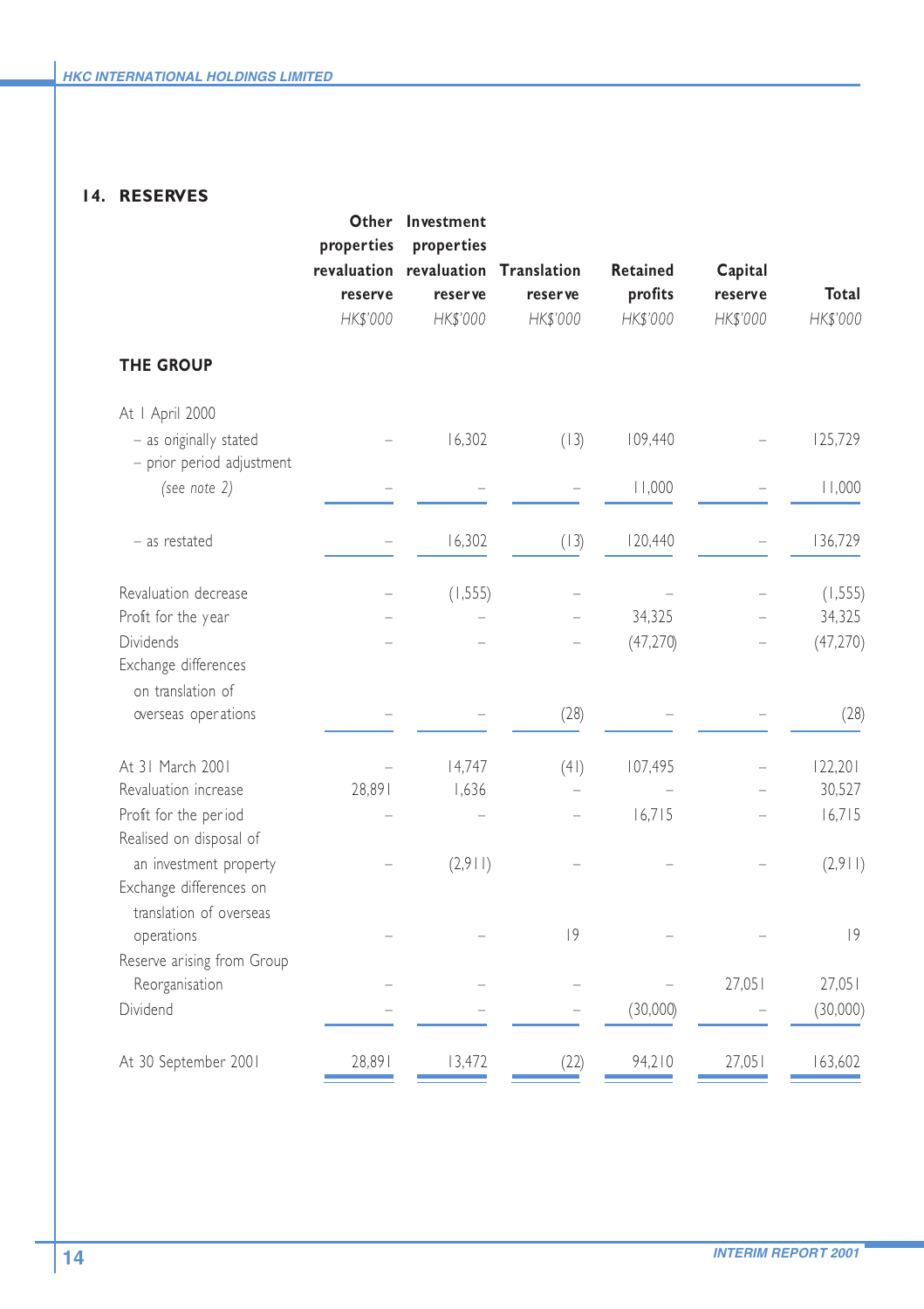#### **15. RELATED PARTY TRANSACTIONS**

During the period, the Group had the following transactions, which were conducted in the ordinary course of the Group's business, with its related companies:

|                                                        |                    | Six months ended                                                                                  |                              |                              |
|--------------------------------------------------------|--------------------|---------------------------------------------------------------------------------------------------|------------------------------|------------------------------|
| <b>Name</b>                                            | <b>Notes</b>       | <b>Nature of transactions</b>                                                                     | 30.9.2001<br><b>HK\$'000</b> | 30.9.2000<br>HK\$'000        |
| BTL System (HK) Limited                                | (i)<br>(i)         | Sales to<br>Purchase from                                                                         |                              | 3<br>670                     |
| Hong Kong Communications<br>Industrial Company Limited | (i)<br>(i)         | Sales to<br>Purchase from                                                                         | 21<br>301                    |                              |
| Koywa HKC Company Limited                              | (i)<br>(i)         | Sales to<br>Purchase from                                                                         |                              | 9                            |
| Hong Kong Communications<br>Computer Company Limited   | (i)<br>(i)<br>(ii) | Sales to<br>Computer software maintenance<br>fee paid and purchase from<br>Rental income received | 7<br>433<br>120              | $\mathfrak{D}$<br>402<br>120 |
| HKC Intown Limited                                     | (i)<br>(ii)<br>(i) | Sales to<br>Rental income received<br>Internet access fee paid                                    | 4<br>30                      | 6<br>60<br>6                 |
| HKC eFinance28 Limited                                 | (ii)               | Rental income received                                                                            | 54                           |                              |
| In Publishing Limited                                  | (ii)               | Rental income received                                                                            | $\overline{10}$              | 60                           |
| Webradio Limited                                       | (ii)               | Rental income received                                                                            | 54                           | 9                            |

*Notes:*

- (i) Sales, purchases and other expenses paid are based on cost plus a percentage of profit mar k-up.
- (ii) Rental income was charged based on the area used, which management considered to be appropriate basis of allocation.

### **16. POST BALANCE SHEET EVENTS**

Subsequent to 30 September 2001, the Group completed its Group Reorganisation and the dealings in the Company's shares on the Stock Exchange commenced on 9 November 2001.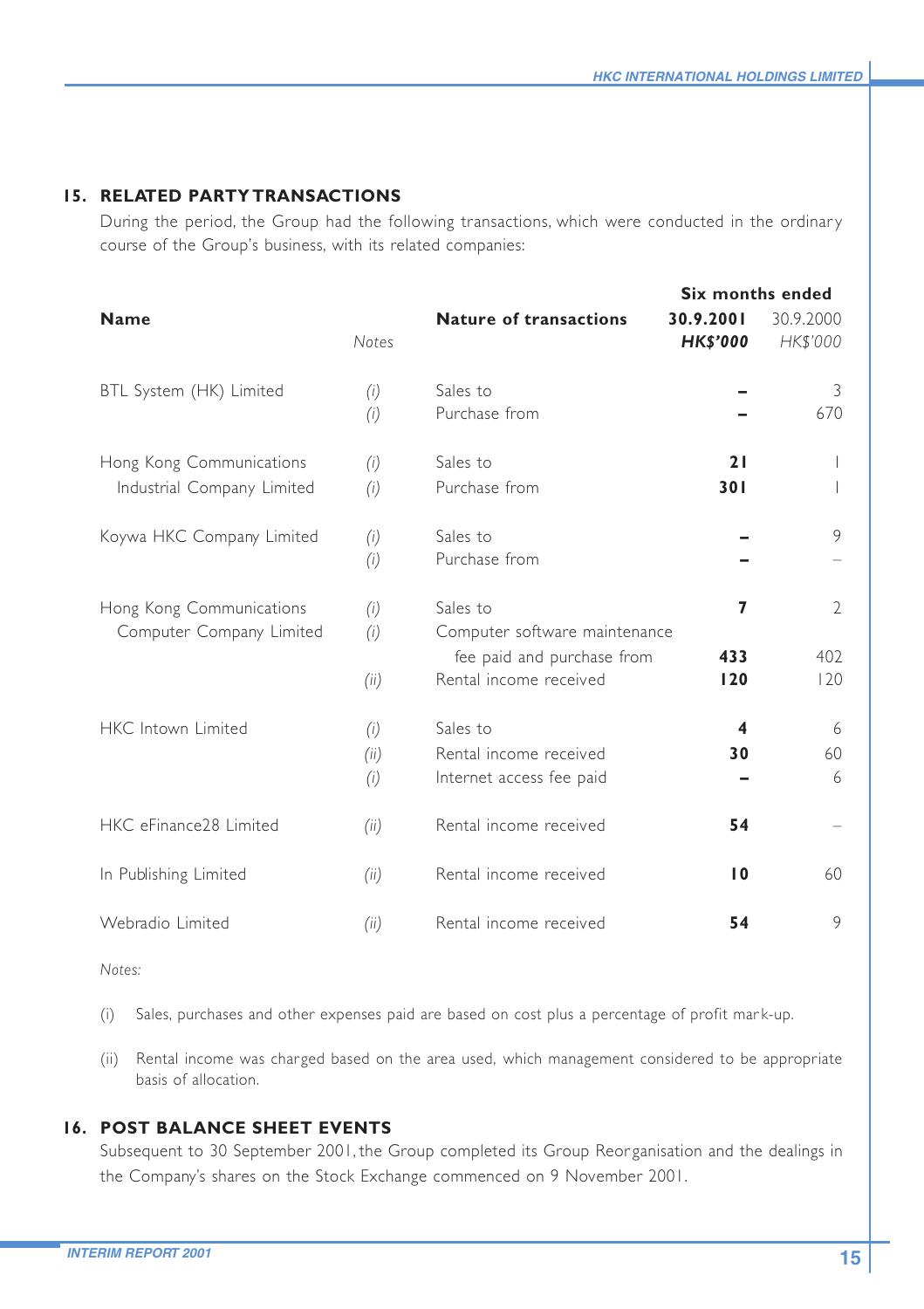### **BUSINESS REVIEW**

For the six months ended 30 September 2001, the Group's turnover decreased by 2% to HK\$371 million in comparison with the same period last year. By excluding the gain on disposal of investment property of HK\$2.9 million, the growth in net profit was 8%. The increase in administrative expenses from HK\$20.6 million to HK\$28.7 million was mainly due to the commencement of operations of two "Nokia Professional Centre" in December 2000 and June 2001 respectively. These two "Centre" have already been contributing profit to the Group. The basis earnings per share was 5.2 cents (six months ended 30 September 2000: HK\$4.0 cents).

#### **Sale of mobile phones and office telephone systems**

The drop of turnover was attributable to the decline in corporate and consumer spending due to depressive economic conditions and high unemployment rate . In order to maintain the market share , we had to lower the selling prices. Subsequently, the gross profit margins were squeezed.

### **Connection service**

This relates to the referral of customers to network operators for subscription of their network services. The Group will receive commission for such referrals. There was steady growth of profit during the period under review. However, the growth may be curtailed due to the saturation of mobile phone subscription.

### **Others**

These include the rental income, income from provision of consultancy ser vices to telecommunications companies in PRC, repairs and maintenance services. The profit from these operations have been doubled when compared with the corresponding period last year. We expect that the growth will be sustained.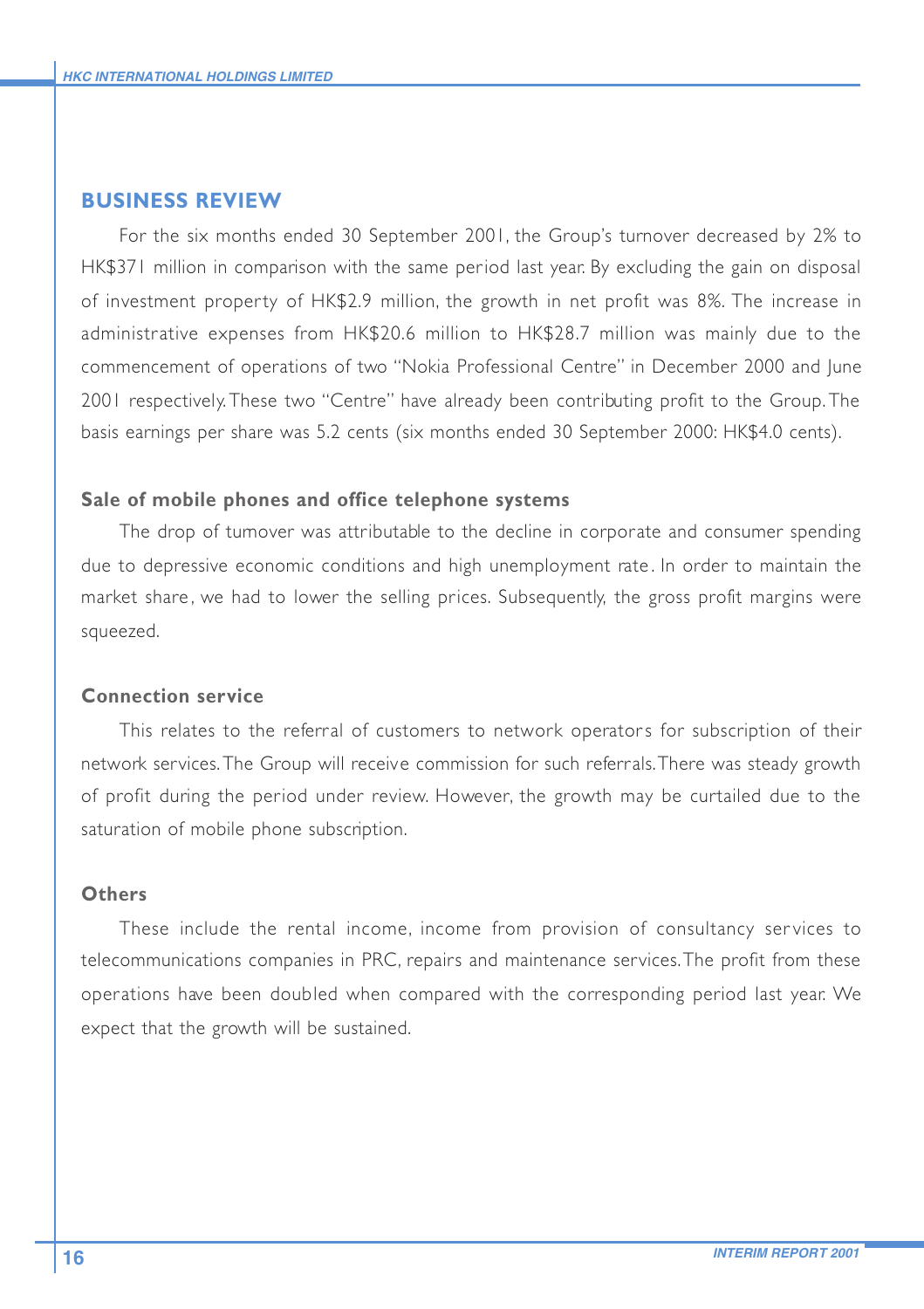### **PROSPECTS**

More new models of mobile phones are anticipated to be launched in the second half of the year. We hope this will stimulate the consumer spending and help to boost up our gross profit margin.

The success entry of PRC to WTO will cater for opportunity for our business growth. It is expected that many foreign enterprises will step up their investments and set up offices in Hong Kong and PRC. With our extensive experience in systems integration services, we are in a good position and are well prepared to expand our client base.

The company's shares were listed on Stock Exchange on 9 November 2001. Net proceeds approximately HK\$30.5 million have been raised. This further enhances the Group's capital base and provides funding for the expansion. Facing the prolonged economic downturn, the Group will tighten its cost control to increase the competitiveness and will strengthen its marketing effor ts to maintain business growth.

#### **LIQUIDITY AND FINANCIAL RESOURCES**

The Group maintains a strong financial position. As at 30 September 2001, the Group's cash and bank balances amounted to approximately HK\$18.5 million (31 March 2001: HK\$32.8 million) while the bank borrowing was HK\$0.5 million (31 March 2001: HK\$1.4 million). The gearing ratio was 0.3% (31 March 2001: 0.8%).

As substantial portion of transactions are dominated in Hong Kong Dollar, the Group's exposure to exchange fluctuation is low.

### **EMPLOYEES**

As at 30 September 2001, the total number of employees of the Group was approximately 200. The remuneration and bonus packages are based on the individual merits and performance and are reviewed at least annually. The Group maintains a good relationship with its employees.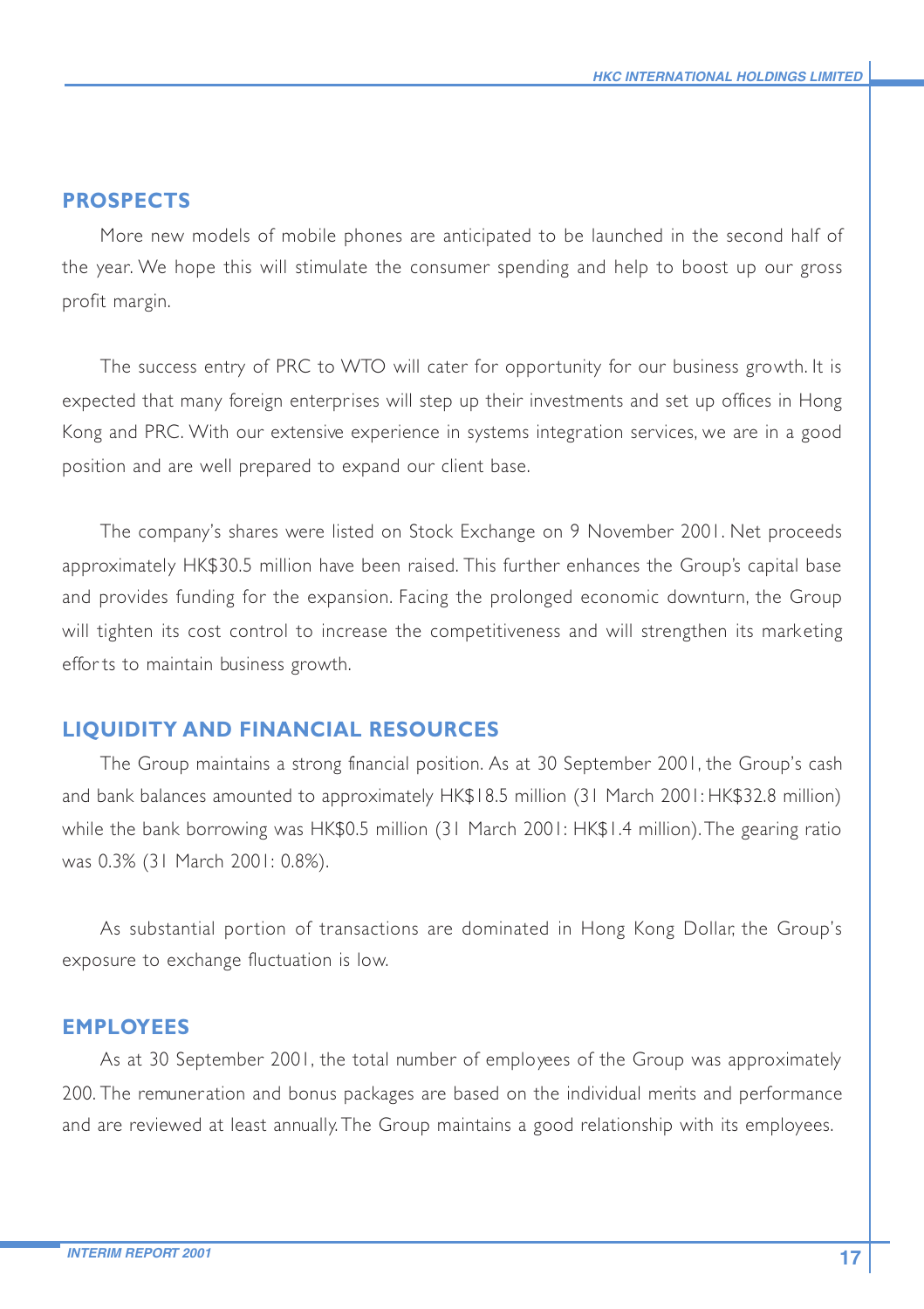### **DIRECTORS' INTERESTS IN SHARES**

Subsequent to the balance sheet date, on 9 November 2001, the Company was listed on the Stock Exchange. Accordingly, at the date of this interim report, the interests of the Directors in the issued share capital of the Company or its associated corporations as recorded in the register maintained by the Company pursuant to Section 29 of the Securities (Disclosure of Interests) Ordinance ("SDI Ordinance") were set out below:

|                        | Number of ordinary shares held |          |                      |                |
|------------------------|--------------------------------|----------|----------------------|----------------|
|                        | Personal                       | Family   | Corporate            | Other          |
| Name of director       | interest                       | interest | interest             | interest       |
|                        |                                |          |                      |                |
| Chan Chung Yee, Hubert |                                |          |                      | 205,252,200(a) |
| Chan Chung Yin, Roy    |                                |          |                      | 68,417,400 (b) |
| Chan Man Min           |                                |          | 24,709,650 (c)       |                |
| Yeh Yui Fong           |                                |          | 2,681,550(d)         |                |
| Tsui Hon Wing          |                                |          | 1.939.200 <i>(e)</i> |                |

*Notes:*

- (a) 205,252,200 shares were held by Matrix World Group Limited, a company wholly-owned by Newcour t Trustees Limited as the trustee of the Mr. Chan Chung Yee Hubert's family trust.
- (b) 68,417,400 shares were held by Star Global International Limited, a company wholly-owned by Newcour t Trustees Limited as the trustee of the Mr. Chan Chung Yin Roy's family trust.
- (c) 24,709,650 shares were held by Ocean Hope Group Limited which was wholly-owned by Mr. Chan Man Min
- (d) 2,681,550 shares were held by Ocean Castle Development Limited which was wholly-owned by Mr. Yeh Yui Fong.
- (e) 1,939,200 shares were held by Total Por tfolio Limited which was wholly-owned by Mr. Tsui Hon Wing.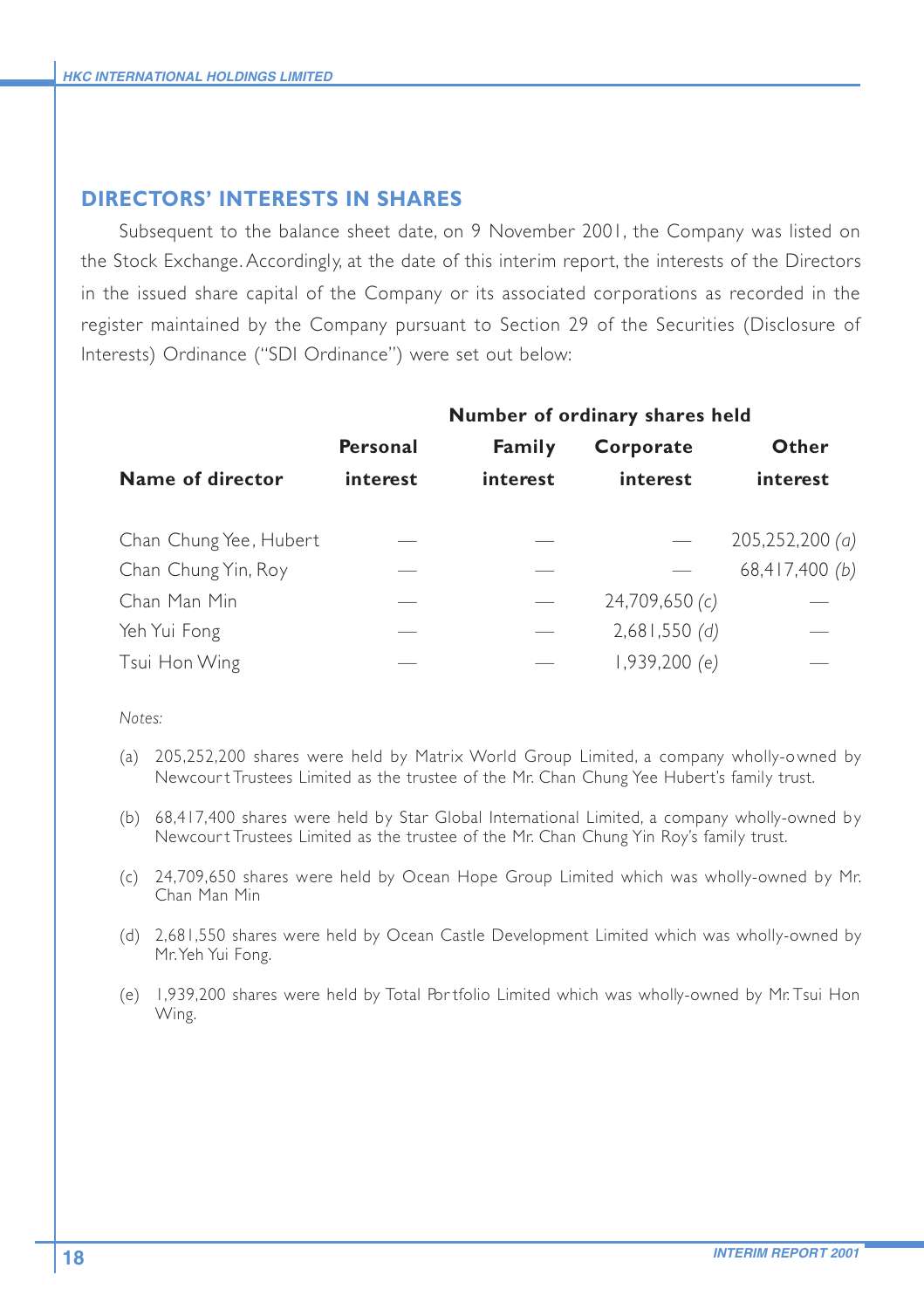### **DIRECTORS' RIGHTS TO ACQUIRE SHARES**

At no time during the period was the Company or its holding company or any of its subsidiaries a party to any arrangements to enable the directors of the Company to acquire benefits by means of the acquisition of shares in, or debentures of, the Company or any other corporate and none of the directors, their spouses or children under the age of 18, had any rights to subscribe for securities of the Company, or had exercised any such rights.

A share scheme was adopted by the Company on 23 October 2001, under which the directors of the Company may be granted options to subscribe for shares in the Company. No option was granted to any of the directors of the Company or its subsidiaries dur ing the period.

### **SUBSTANTIAL SHAREHOLDERS**

At the date of this interim report, the following interests of 10% or more of the share capital of the Company were recorded in the register of interests in shares required to be kept by the Company pur suant to Section 16(1) of the SDI Ordinance:

| <b>Name</b>                       | Number of shares held | Percentage of holding |
|-----------------------------------|-----------------------|-----------------------|
| Matrix World Group Limited        | 205.252.200           | 47.40%                |
| Star Global International Limited | 68.417.400            | 15.80%                |

The shareholdings are duplicated in the directors' interests in shares disclosed above.

Save as disclosed above, no persons, other than the Directors, whose interests are set out above, had registered an interests in the issued share capital of the Company that was required to be recorded under Section 16(1) of the SDI Ordinance.